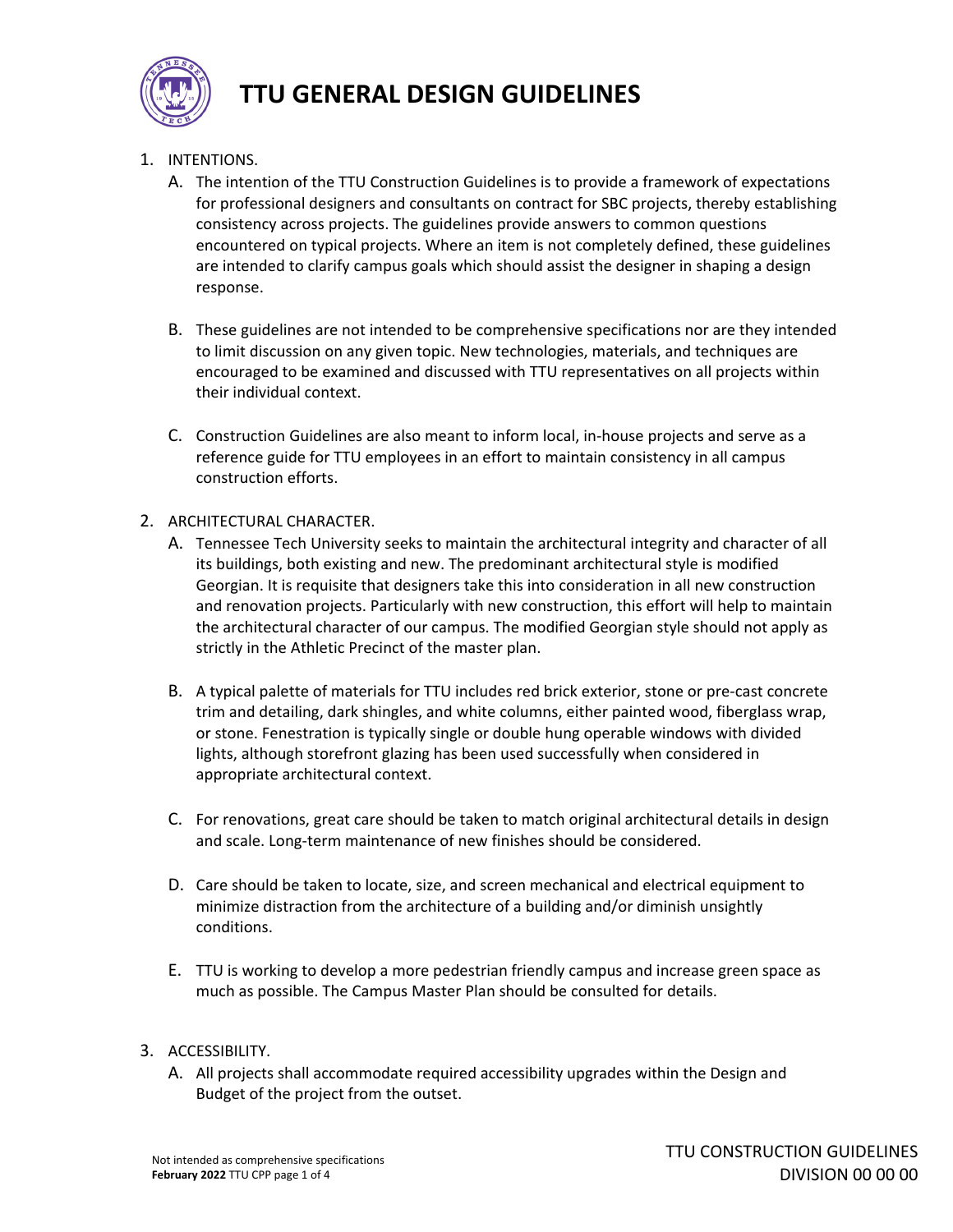

- B. Accessibility accommodations include path of travel (starting at the parking lot, entering a building, and access through the building to point of renovation), restrooms, signage, and telephones or other technology along the path of travel are required to be accessible.
- C. All programs, not necessarily all spaces, must be made accessible. Renovations shall consider whether or not a program can be provided in another, already accessible or more easily converted to accessible, space.
- 4. MASTER PLAN.
	- A. The current revision of the Campus Master Plan is dated 2014 with a 2018 Amendment. (Anticipated approval of updated Master Plan in May of 2022.)
	- B. Project designers should always consult and coordinate with the Master Plan and the intentions presented therein.
	- C. SBC projects which deviate substantially from the Master Plan will require a revision to the Master Plan if campus chooses to move forward with the design intent.
- 5. CLASSROOM STANDARDS.
	- A. See also: 10 11 16 Marker Boards and 11 52 13 Projection Screens
- 6. ROOM NUMBERING.
	- A. Room numbering will be confirmed by the TTU Capital Projects and Planning office. Verify room numbering no later than Design Development phase.
	- B. The first goal for room numbering is that wayfinding is intuitive for a person unfamiliar with the building.
	- C. Room numbering shall be consistent with existing building numbering where applicable.
	- D. Room numbering shall be based on a three-digit or four-digit system, depending on the size of the building, and numbered sequentially. Service rooms such as restrooms, electrical, custodial closets, and corridors etc. shall also be numbered sequentially although the space may not receive a numbered room identification sign.
		- 1. Corridor and circulation spaces shall have a prefix "C" to identify them as such, i.e. C104.
		- 2. Circulation spaces shall also include vertical circulation spaces such as stairwells, elevators etc.
		- 3. Number stair and elevator spaces for clarity, i.e. Elevator #1 C100.
	- E. The first numeral in the room number shall represent the floor level on which the room is located, i.e. room 100 is on the first floor.
	- F. Generally, begin numbering at the main front entrance of a building and begin with the first room on the left after entering those doors. Proceed with numbering room sequentially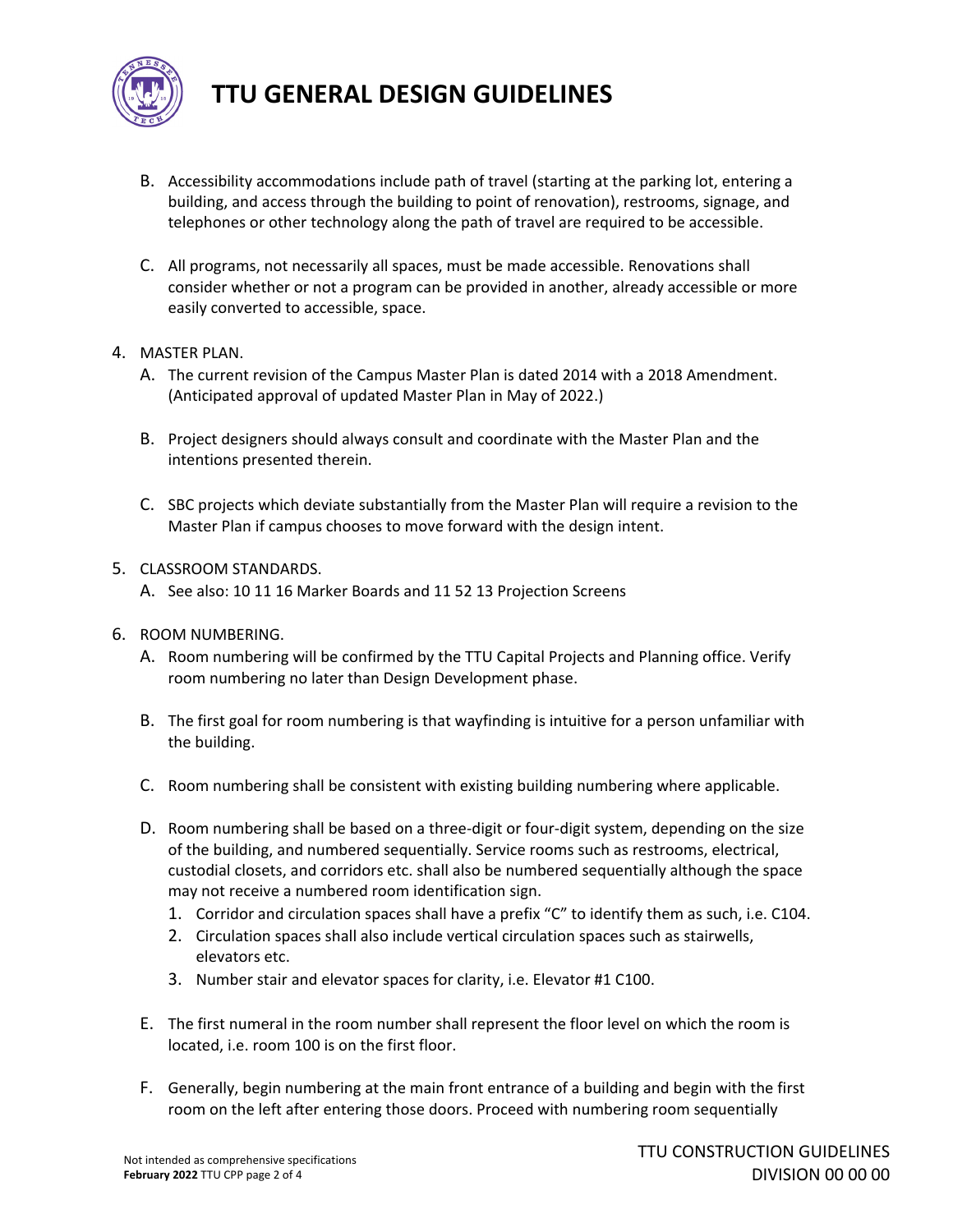

following a clockwise route along the main corridors and ending at the main front entrance doors.

- G. The use of sub‐lettering (100A etc.) shall be avoided. If unavoidable, the use of sub‐lettering shall be restricted to suites of rooms to facilitate wayfinding from the corridor.
- H. Doors shall be numbered with their corresponding room number.
- I. An unnumbered floor plan shall be submitted to Capital Projects and Planning during the Design Development Phase for room numbering markup.
- 7. GENERAL DESIGN PHASE PLANNING.
	- A. All projects shall consider and incorporate a central location for vending machines and recycle collection. Typically, one shall be located on each floor level. Large buildings may require two per floor.
	- B. Discussion and consideration should be made for security cameras as required by the project.
		- 1. All vending machines shall have security cameras.
	- C. Audio‐visual needs shall be discussed for each project, including procurement method for specific project when applicable.
- 8. MAINTENANCE AND GENERAL.
	- A. Roof access shall be provided by ship's ladder or stairs wherever possible. Vertical wall ladders are not preferred.
- 9. CRIME PREVENTION THROUGH ENVIRONMENTAL DESIGN.
	- A. TTU encourages the use of strategies for site and building design to maximize visibility of people, parking areas, and building entrances with the intent of passively reducing the opportunities for crime.
	- B. Design elements should be used to clearly indicate public routes and discourage access to private areas and structural elements.
	- C. Highlight the main entrance of a building, design visual checkpoints into building entrances, and limit the number of entrances to buildings and parking lots.
	- D. Separate shuttle drop off areas, employee parking, and visitor parking from each other and busy streets.
	- E. Avoid dead‐ends to increase surveillance opportunities.
	- F. Walkways should be direct, follow natural pathways and avoid blind corners. Public spaces and access points should be illuminated.